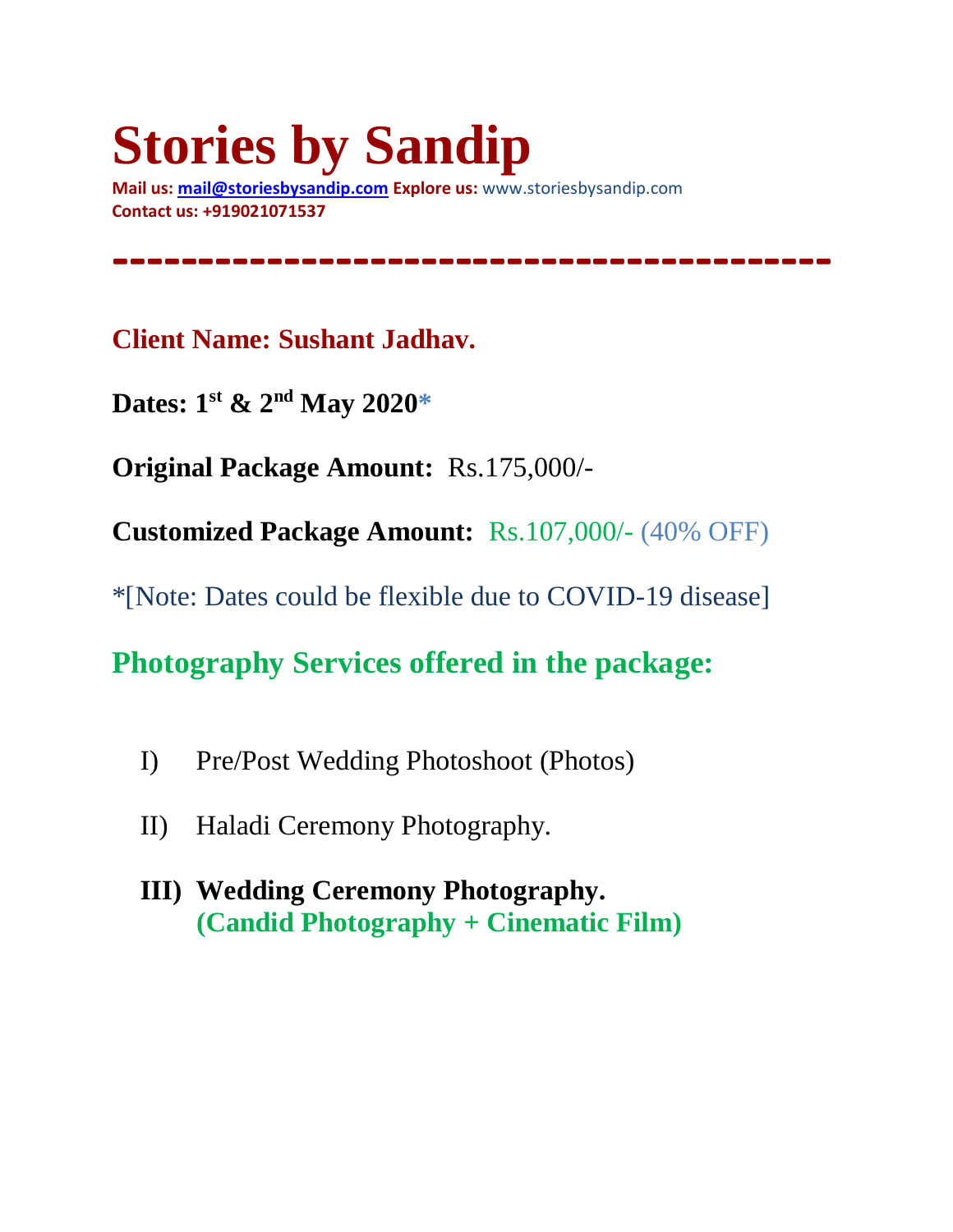## **BENEFITS UNDER THE PACKAGE**

### **1) Pre-Wedding Shoot. (Silver Package)** (1 Photographer)

- Pre-Wedding Shoot at 2-3 different locations. (Photos)
- 4-5 Costumes allowed.
- **2) Haladi Ceremony**: (4-5 Photographers)
- Traditional Photography of the Haladi Ceremony.
- Traditional Videography of the Haladi Ceremony.
- **Candid Photography of the Haladi Ceremony.**
- **Cinematic filming of Haladi Ceremony.**
- **3)Wedding Ceremony**: (5-6 Photographers)
- Traditional Photography of the Wedding Ceremony.
- Traditional Videography of the Wedding Ceremony.
- **Candid Photography of the Wedding Ceremony.**
- **Cinematic filming of Wedding Ceremony.**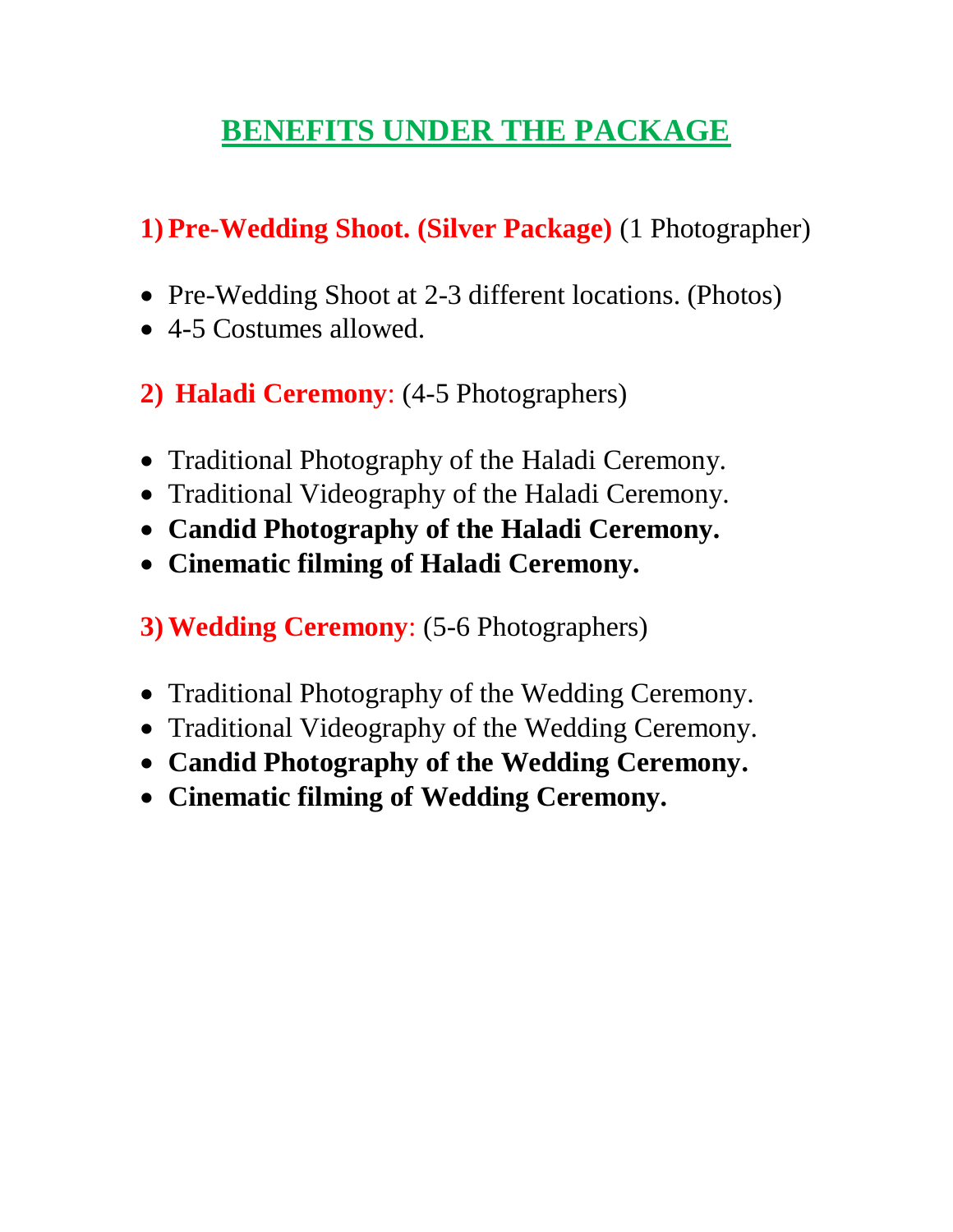## **Deliverables!**

## **Pre-Wedding Deliverables:**

• Highly Retouched 100-150 Soft copies of the Pre-Wedding in Pen drive.

## **Wedding Deliverables:**

- Highly Retouched 500-700 Soft copies of the Wedding Ceremony in Pen drive.
- Edited Soft copies of the Wedding Ceremony in Pen drive. (4k-6k photos appx)
- **Two Photo-Book Albums** of **40 pages** each for bride & groom family. (If desired Coffee Table Book can be requested by the client)
- Complete Traditional Video of Haladi & Wedding Ceremony in DVD format or in pendrives.(2-4 hours)
- Cinematic Wedding Film Teaser (1 Minute)
- Cinematic Wedding Film (5-8 Minutes)

**Note: Due to Digital Technology, data can be lost or corrupted easily, so for client's safety, we keep min. 3 backups of the recorded data.**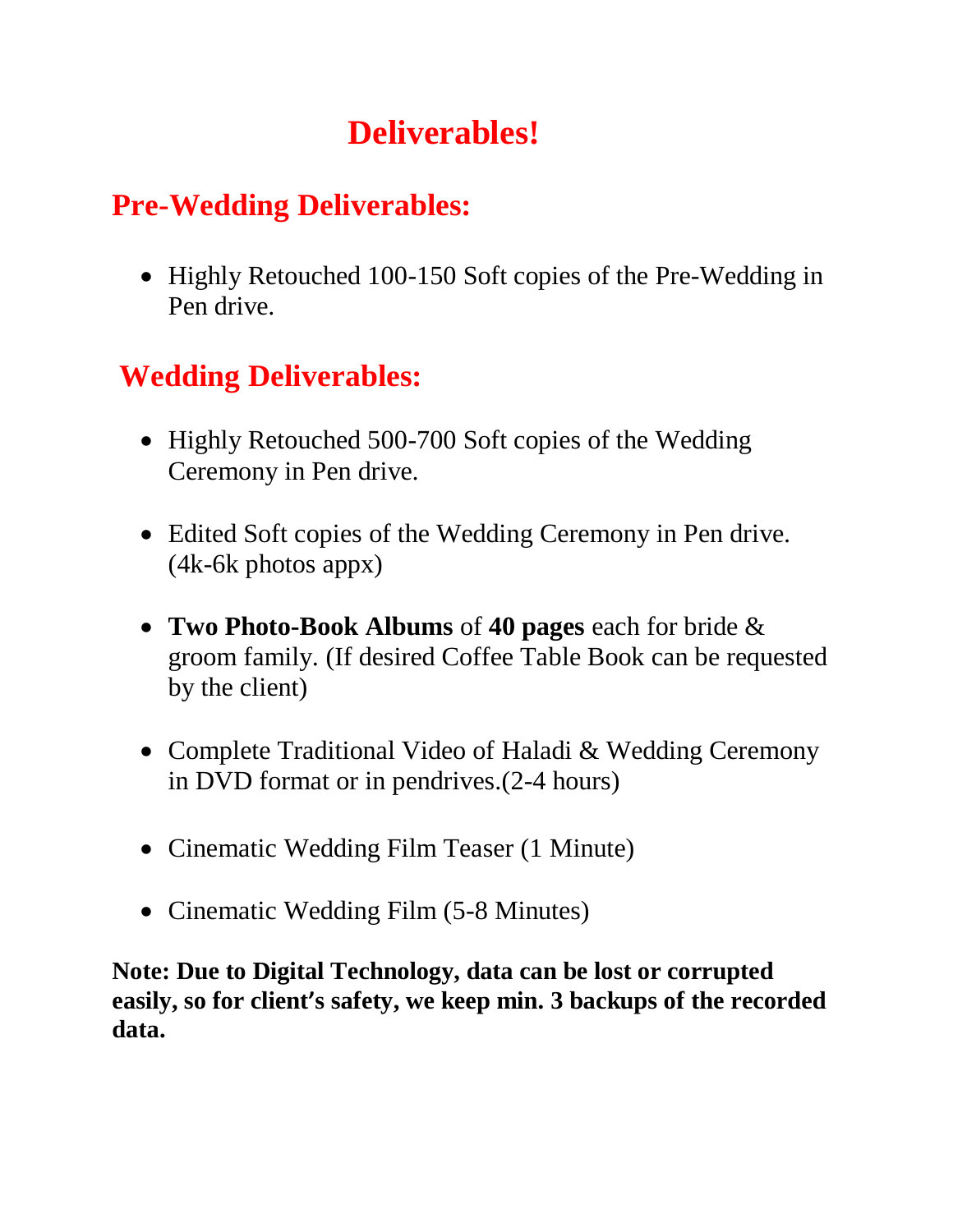## Discount Cashbacks. (Valid till 2nd May 2021)

Recommend Stories by Sandip to your friends and relatives & get a discount Cashback of Rs. 28,000/-

#### **"To build a healthy, concentrated client base & to benefit our existing clients, we Stories by Sandip provide following cashbacks."**

5 discount Cashbacks will be given to groom family & bride family each.

- 3 Silver coupons. (Rs.2000 each)
- 2 Gold Coupons. (Rs.4000 each)

Silver Cashback: These are given when new client gives your reference and takes silver package from Stories by Sandip.

Gold Cashback: These are given when new client gives your reference and takes Gold package from Stories by Sandip.

#### Important Notes

- 1) Coupons are valid till 2nd May 2021 only.
- 2) Cashback amount will be credited to you when new client signs the contract with advance booking amount.
- 3) You will receive emails when such coupons are used from your quota.
- 4) To read more about our standard, gold and other packages, visit our website.
- 5) Coupons can be cancelled if client violates our any of the terms & conditions mentioned.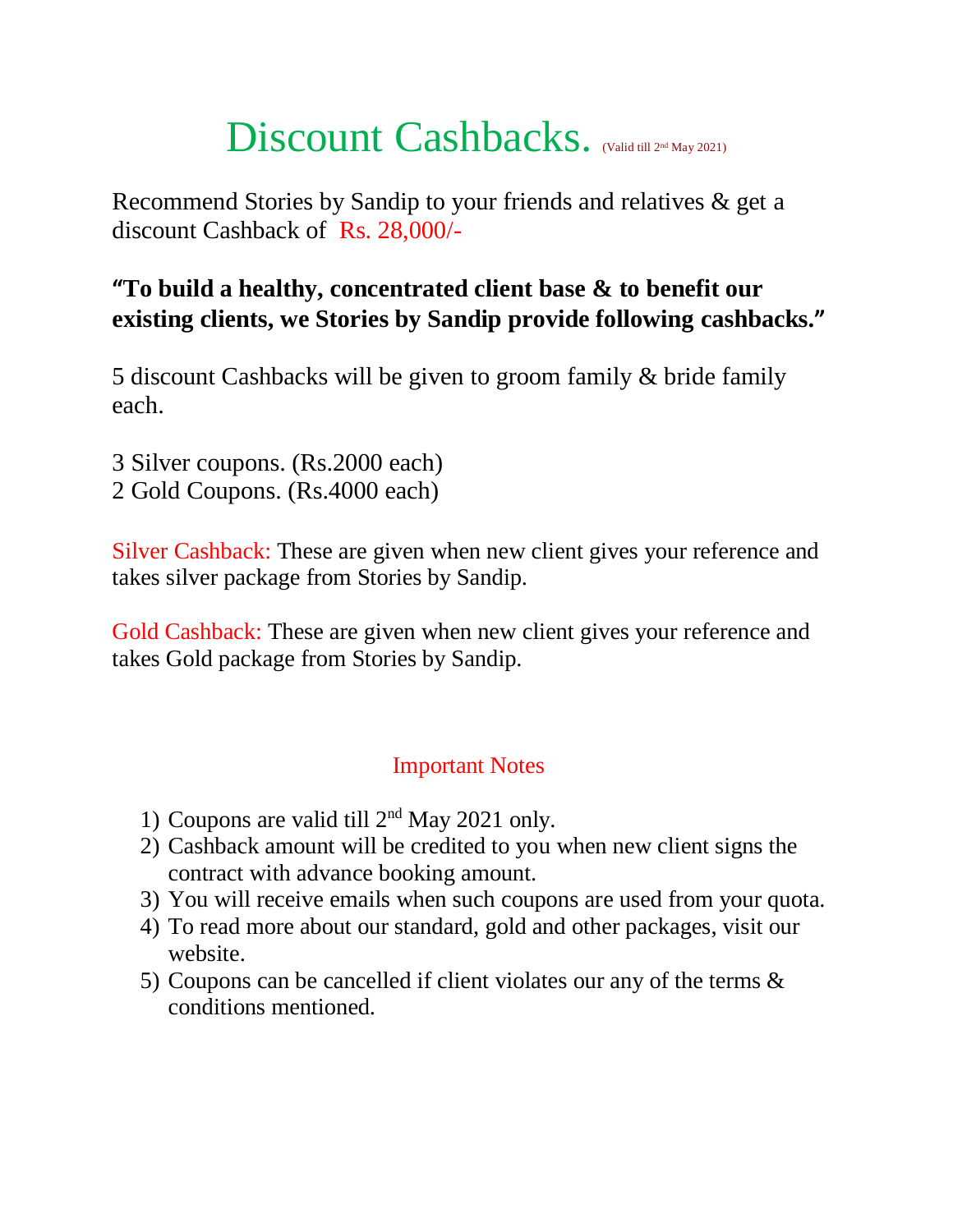#### Terms & Conditions:

#### **PAYMENTS**

- a) **A non-refundable advance 50% booking fee will confirm your booking, as well as full acceptance of the terms and conditions as published on the photographer's website.** The booking fee will be deducted from the cost of the client's chosen package when calculating the final balance due.
- b) Payment Procedure –

50% amount - Advance booking amount,

10% after Pre/Post Wedding

30% on Wedding Day.

10% when you receive soft copies of the wedding photos in pendrive.

#### **PAYMENT INSTALLMENTS:**

**1 st Installment: 50% amount - Advance booking amount,** 

Due Date: 1<sup>st</sup> April 2020

**Due Amount:** Rs. 53,500/-

**2nd Installment: 10% after Pre/Post Wedding**

**Due Date:** on Pre-Wedding day.

**Due Amount:** Rs.10,700/-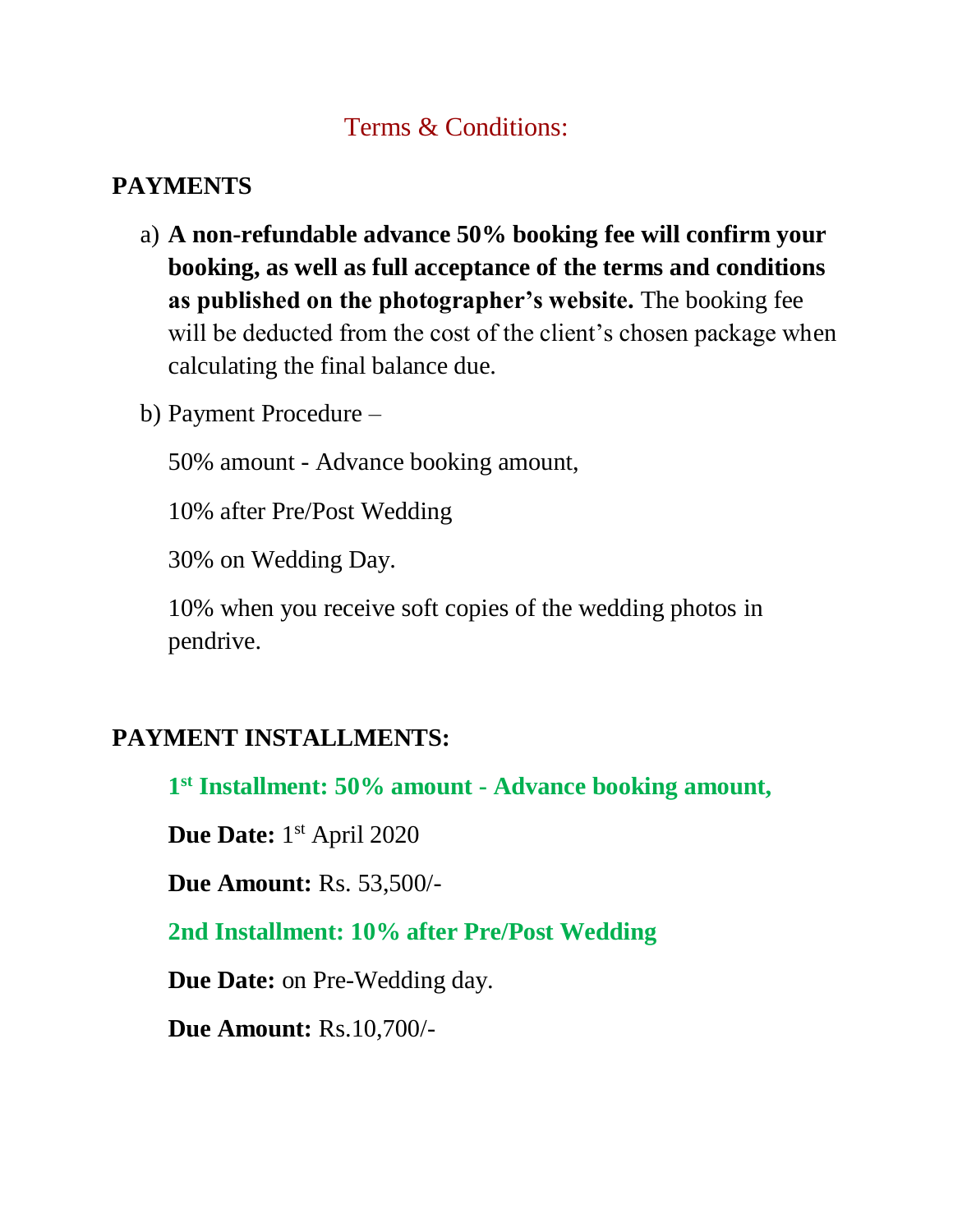#### **3rd Installment: 30% on Wedding Day.**

Due Date: 2<sup>nd</sup> May 2020

**Due Amount:** Rs.32,100/-

**4th Installment: 10% when you receive soft copies of the wedding photos in pendrive.**

Due Date: 2<sup>nd</sup> June 2020

**Due Amount:** Rs.10,700/-

**(Note: Delay in payment installments results in Penalty.)**

#### **COVID-19 DISEASE**

a) Wedding Dates are subjected to change due to COVID-19 disease breakout. However client must get in contact with photographer to decide new dates according to photographer's schedule and availability to avoid overlapping of the dates.

#### **DEFINITIONS**

- b) This agreement is by and between "Photographers- Stories by Sandip" and "Client" which includes Client's employees and representatives. Client agrees that it has the legal authority to enter into this Agreement on behalf of its employer, company or organization. Photographer's relationship with Client is that of an independent contractor.
- c) "Image(s)" means all visual representations furnished to Client by Photographer, whether captured, delivered, or stored, in photographic, magnetic, optical, electronic, digital, analog, or any other, media.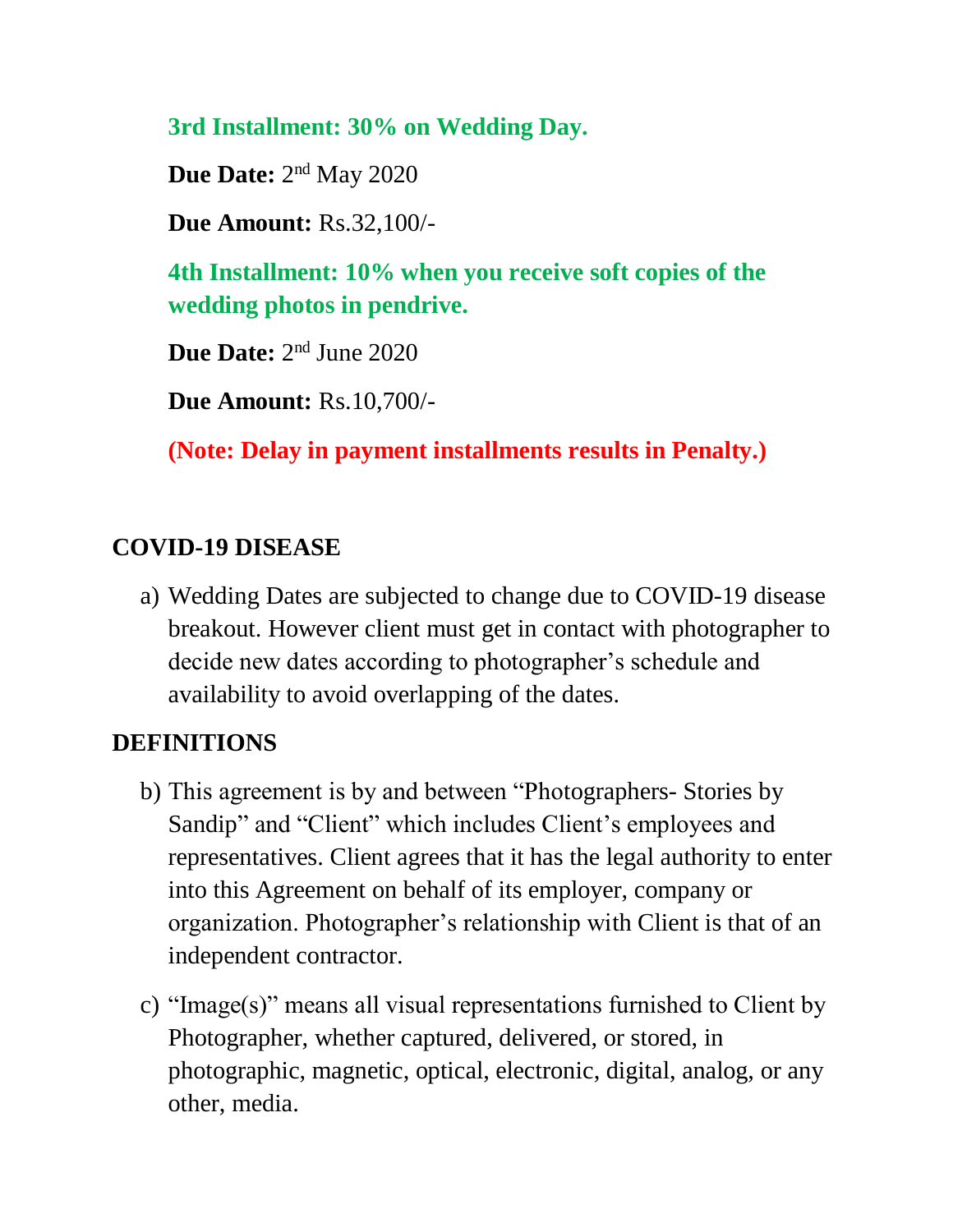#### **COPYRIGHTS**

- a) Stories by Sandip holds the entire copyright in the Photographs and Works at all times, throughout the World and (b) where reproduction of Works has taken place and settlement has not been made, the Photographer will make such charges to the publisher of those images as falls within the Copyright Act 1957.
- b) Stories by Sandip allows the client to store/share/copy/print all images for personal/friends/family use only, subject to no commercial or financial gain.

#### **CREATIVE LICENSE, COVERAGE AND REPRODUCTION**

- a) Photographs taken during the course of the event will be at the discretion of the photographer although every effort will be made to comply with the client's requirements.
- b) Stories by Sandip shall be granted complete artistic License including in relation to the poses photographed and the locations used. The photographer(s)' judgments regarding the locations/poses and number of images taken shall be final. Due to the vagaries of the weather and the willingness of subjects it may not be possible to capture all the images requested.
- c) Special requests are not binding instruction, although every effort is made to comply with the client's wishes. The Photographer(s) will do their best to honor the requested photographs but do not undertake to guarantee any specific picture nor incorporate any specific background, location or group arrangements due to changes in weather and the availability and willingness of subjects.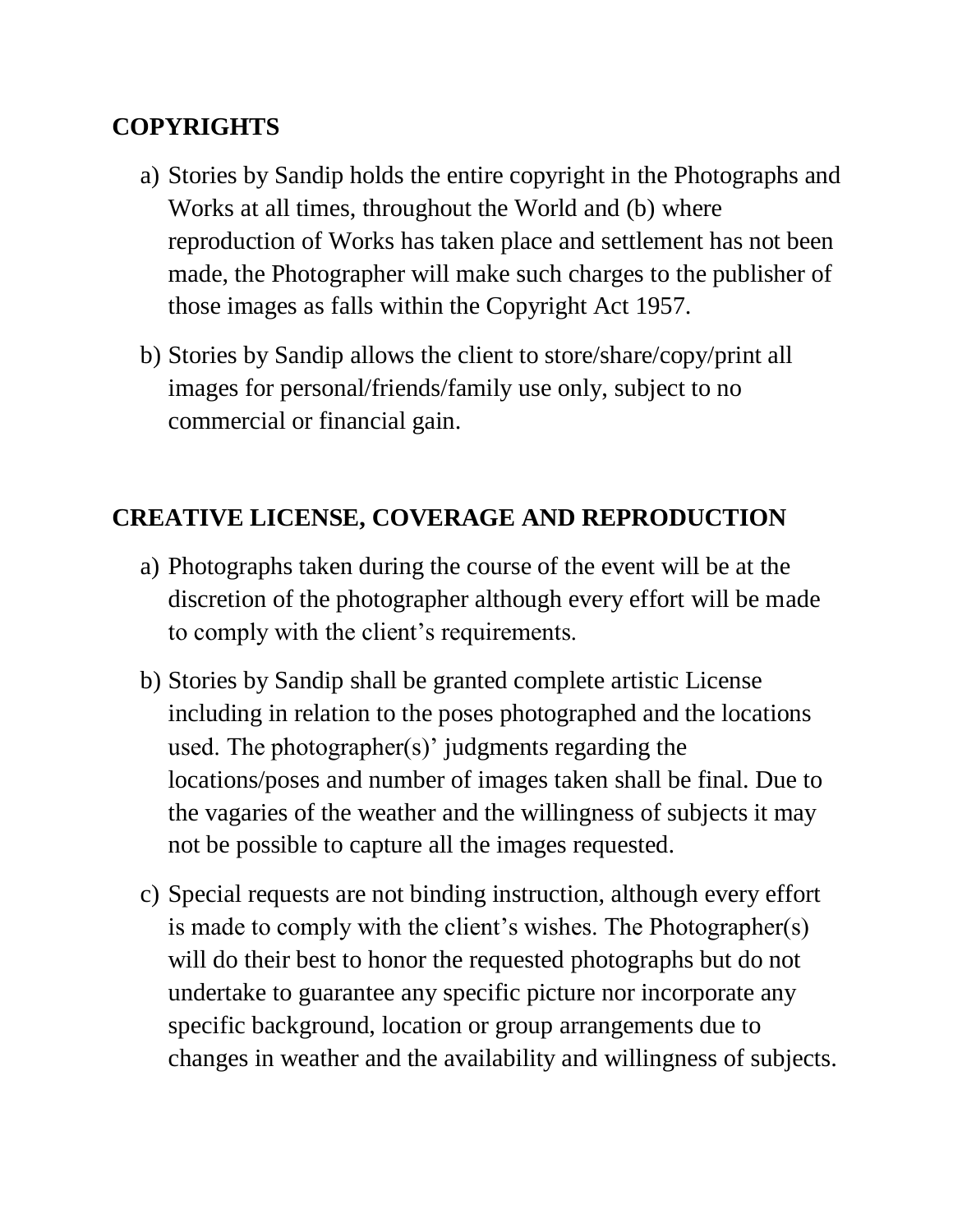- d) For a booking involving a ceremony at the church, temple, religious places or at certain venues, the photographer's movements are sometimes restricted by the official in charge (venue/place). The area from which the photographer is able to cover the ceremony may not be the photographer's choice and the photographer cannot accept responsibility for any obstructed view should this be the case.
- e) Due to a variety of lighting conditions and the limitations of digital sensors, some colors may alter throughout a set of photographs.

#### **ON THE DAY**

- a) The Stories by Sandip will be the sole professional photographers at the venues specified.
- b) Stories by Sandip expects the following time reservations for the photography work.
	- 1) Bridal Getting Ready Shots- We expect Minimum 20 minutes for taking bridal getting ready shots.
	- 2) 20 Minutes before the start of the Wedding Ceremony to take couple shots.

3) 20 Minutes after the Wedding Ceremony for creative photographs.

In case client fails to provide enough time, Stories by Sandip will not be responsible for the possible arising consequences.

c) The photographers will not take photos during the wedding breakfast and will use this time to take a break. A meal is not a requirement, however, one would be greatly appreciated.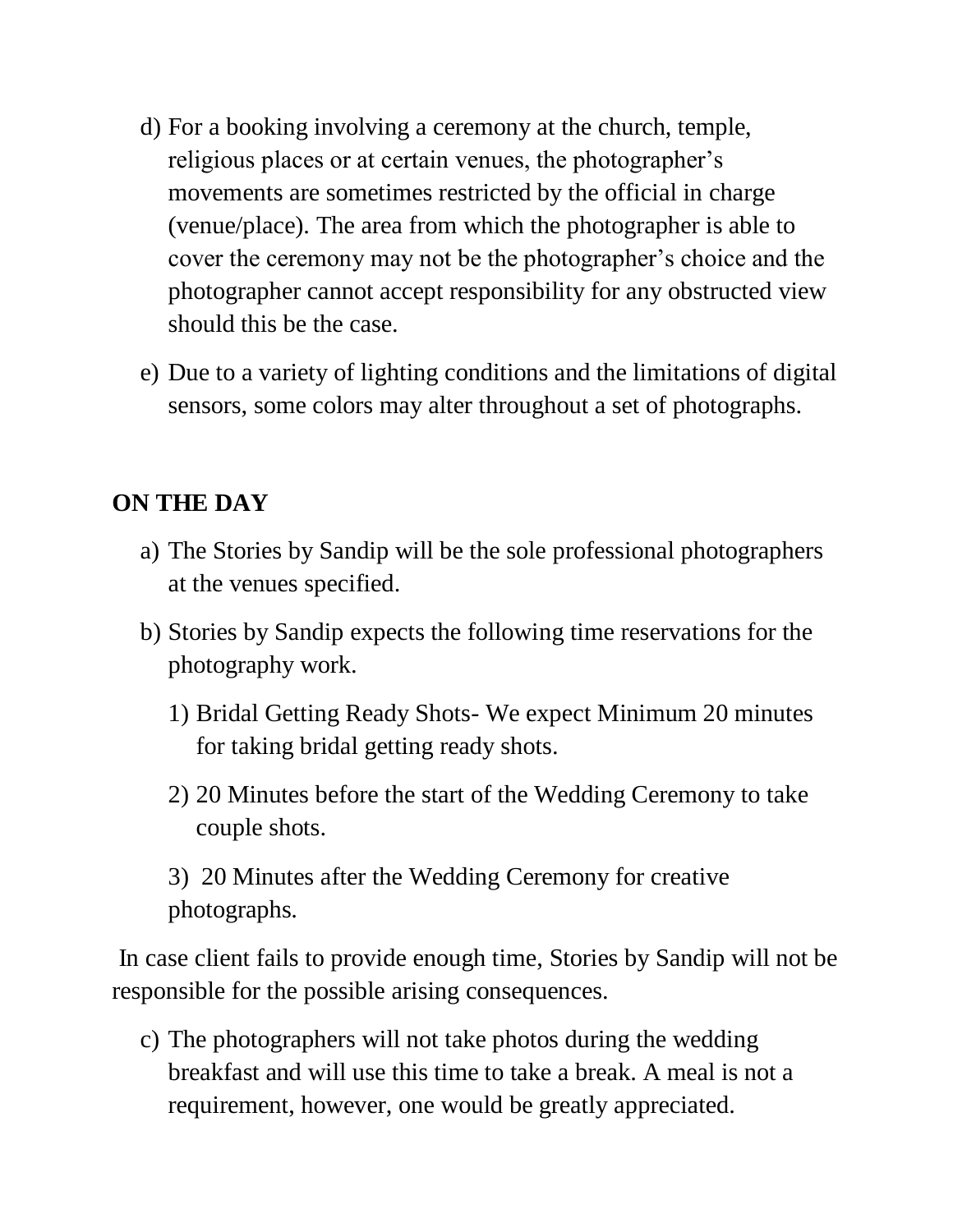#### **ELECTRICITY OUTLET AND PLACE FOR EQUIPMENTS**

(a) 5 amp/220-230 volts has to be provided at reception ceremony location along with a  $4'x2'$ -table to set up our audio recording devices and laptops.

#### **LIMITATION OF LIABILITY**

- a) In the unlikely event that Stories by Sandip is unable to perform to the guidelines of this contract due to an injury, illness, act of God, act of terrorism, or other cause beyond the control of Stories by Sandip, then we will make every effort to secure a replacement. If the situation should occur and a suitable replacement is not found, responsibility and liability is limited to the return of all payments received for the contracted event.
- b) In the unlikely event that digital files have been lost, stolen, or destroyed for reasons beyond Stories by Sandip's control, including but not limited to camera, hard drive, or equipment malfunction, Stories by Sandip's liability is limited to the return of all payments received for the contracted event. The limit of liability for a partial loss of originals shall be a prorated amount of the exposures lost based on the percentage of total number of originals. Stories by Sandip is not liable for the loss of images beyond the lesser of the final delivery of all products included in the package or one year. Neither party shall be liable for indirect or consequential loss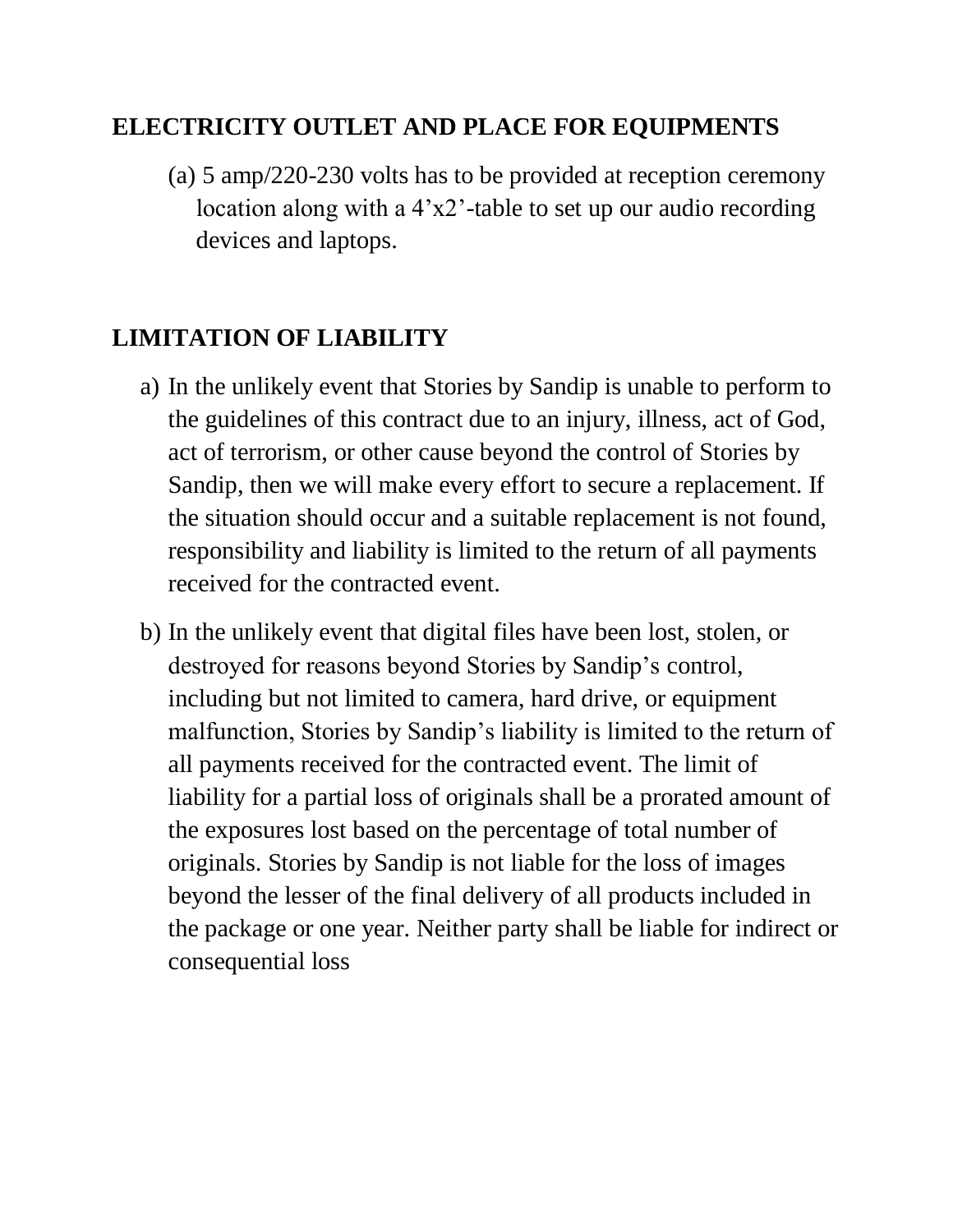#### **ARCHIVING DIGITAL FILES:**

- a) Soft copies of the edited photos will be delivered to clients within three-four weeks after the wedding ceremony.
- **b)** Soft copies will be delivered in 2 sets of Pen drives.
- c) 2 Photo Albums of 40 pages will be delivered within 4 months after we get the final selection of the Photos from the client & videos within 6 months from wedding date.
- d) While Photographer may choose to archive the Image(s), it is the Client's responsibility to properly store and archive the Image(s) for the duration of the term of the license.

Stories by Sandip cannot guarantee the availability of any Image(s) beyond the date of first delivery to Client.

e) A client is aware that optical, magnetic, electronic, and any other, media for storing digital data are inherently unstable. Client hereby releases Stories by Sandip and his assigns, contractors, and representatives, from any liability for any claims, damages, or costs, arising from any media supplied by Photographer becoming unusable.